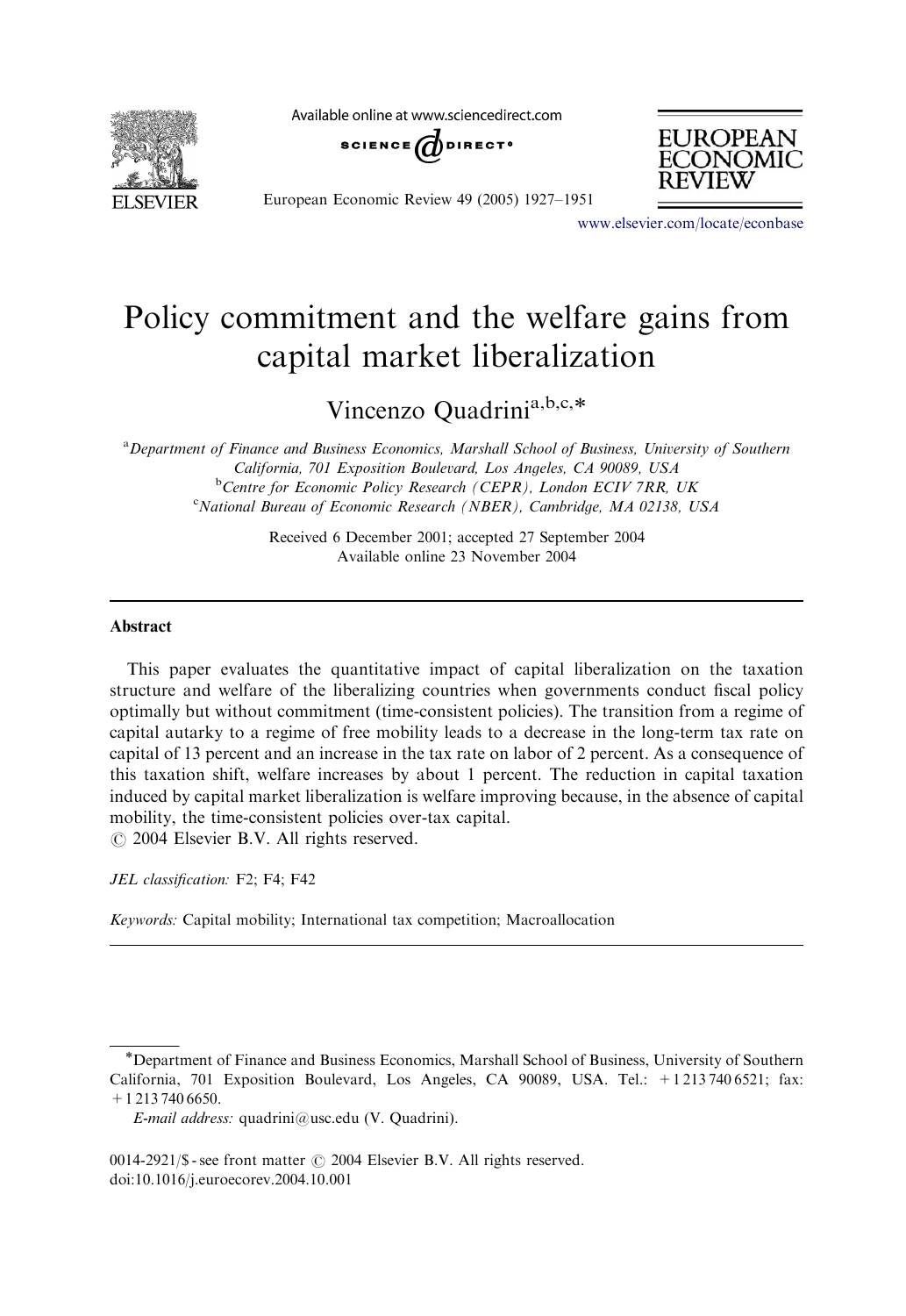

Fig. 1. Implicit tax rates on capital and labor in the European Union. Source: Eurostat, Structure of the taxation systems in the European Union 1970–1997, 2000 edition.

## 1. Introduction

One of the heated debates in international economics concerns the liberalization of capital markets. A central theme within this debate is the issue of tax policy coordination. It has been argued that, given the fiscal policy autonomy of countries and the increase in the international mobility of capital, policy competition may lead to distortionary tax policies. Indeed, the incentive to attract foreign capital and prevent capital outflow may induce countries to shift the taxation burden from the highly mobile capital to the less mobile labor force. For instance, a shift in the taxation structure is observed in the integration experience of the European countries. As shown in Fig. 1, during the 1980s and the 1990s the implicit tax rate on capital has been decreasing while the implicit tax rate on labor has been increasing.<sup>1</sup>

There are reasons to believe that this taxation shift is, at least in part, the consequence of the increasing tax competition among European countries following the gradual removal of barriers to the mobility of capital. This shift in the tax structure is a major concern among European authorities. For example, in the October 1997 communication from the European Commission to the European Council, the Commission concludes: ''...This trend in tax structure should be reversed". Concerns about harmful tax competition, given the globalization of capital markets, are also expressed by the Organization for Economic Cooperation and Development (see [OECD, 1998\)](#page--1-0). These concerns are consistent with the

<sup>&</sup>lt;sup>1</sup>The implicit tax rate is defined as the ratio between the tax revenue and the tax base.